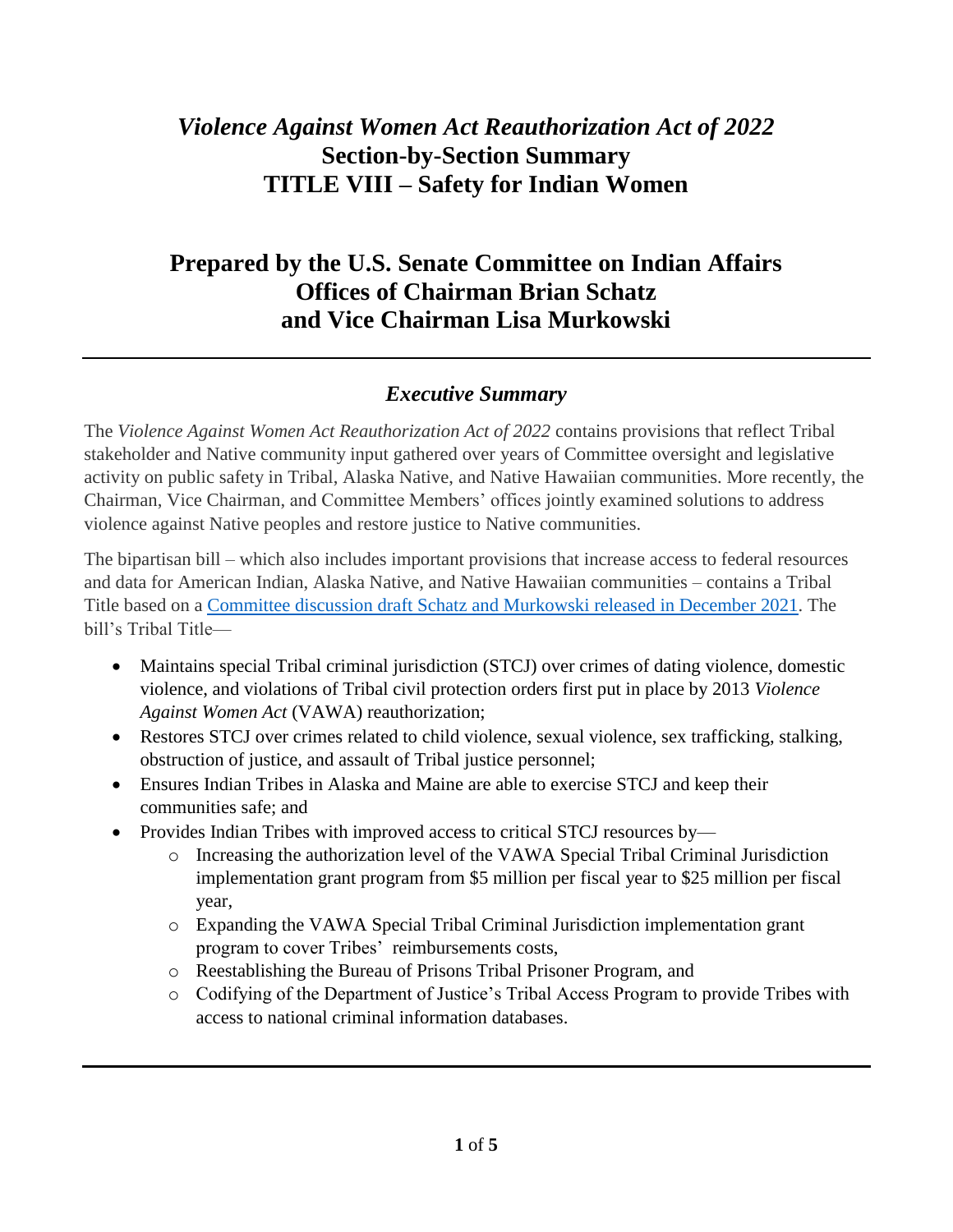## *Subtitle A – Tools to Enhance Public Safety for Indian Tribes*

## *Sec. 801. Findings and Purposes.*

Provides findings and purposes related to violence against Native women—including the extraordinarily high rates of murder committed and violent crimes perpetrated against American Indian, Alaska Native, and Native Hawaiian women. These purpose provisions reaffirm inherent Tribal sovereignty and clarify the responsibilities of Tribal, federal, and state officials to respond to these cases of violence against American Indian and Alaska Native women.

#### *Sec. 802. Tribal Access Program.*

Codifies the U.S. Department of Justice's (DOJ) "Tribal Access Program" (TAP) to enhance Indian Tribes' ability to access, enter information to, and obtain information from national criminal information databases. It authorizes \$6 million per fiscal year through 2026, to remain available until expended, for DOJ to support TAP related-activities (including providing Tribes with the hardware and training resources necessary to access national criminal information databases).

## *Sec. 803. Bureau of Prisons Tribal Prisoner Program.*

Reestablishes the U.S. Bureau of Prisons (BOP) Tribal Prisoner Program first authorized as a pilot in the 2010 *Tribal Law and Order Act*. This program allows Indian Tribes to accept in BOP facilities offenders convicted in Tribal Courts of committing violent crimes for which the sentence includes a term of imprisonment for one or more years.

## *Sec. 804. Tribal Jurisdiction over Covered Crimes.*

Builds upon the restoration of STCJ over non-Indian persons who commit crimes related to domestic violence, dating violence, and violations of civil protection orders enacted through the 2013 VAWA reauthorization by—

- Restoring STCJ over non-Indian persons who commit crimes related to child violence, sexual violence, sex trafficking, stalking, obstruction of justice, and assault of Tribal justice personnel in Indian country;
- Removing the "sufficient ties" restriction that currently limits exercise of STCJ to only those non-Indian individuals who reside or are employed in Indian country or is the spouse, intimate partner, or dating partner of a member of an Indian Tribe or resident of Indian country; and
- Clarifying that the STCJ restored through the VAWA 2013 and 2022 reauthorizations applies to Indian Tribes in Maine.

The section retains the limitation in the 2013 VAWA reauthorization on Indian Tribes exercising STCJ where both the victim and the defendant are non-Indian

The section also maintains the requirements set out in the 2013 VAWA reauthorization that Indian Tribes exercising STCJ provide non-Indian defendants with all the rights and protections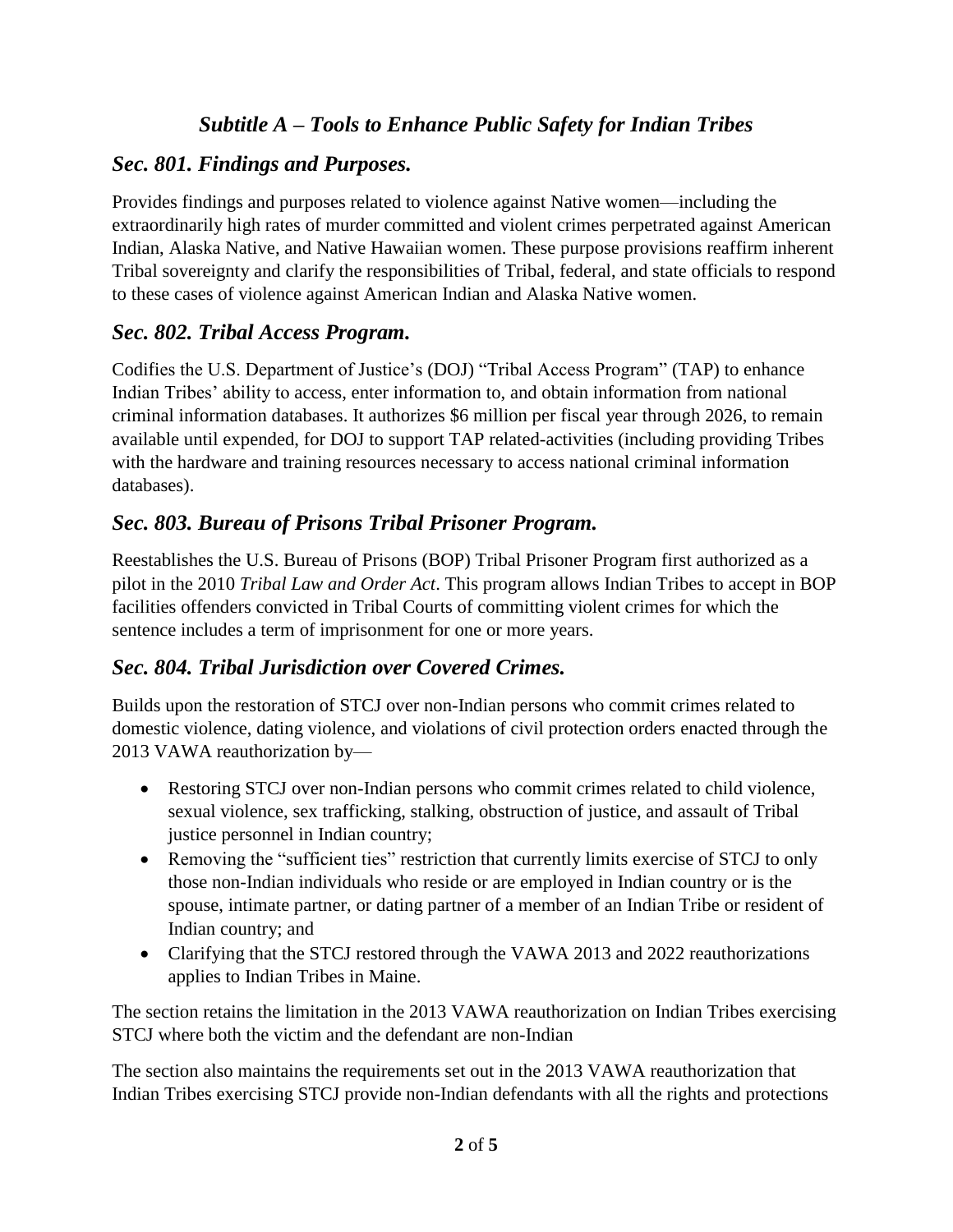guaranteed under the *Indian Civil Rights Act* (ICRA), which codifies the same set of due process rights protected by the United States Constitution. It does this by—

- Retaining provisions outlining the rights of STCJ defendants;
- Restating the existing rights of STCJ defendants to file for a writ of habeas corpus from a U.S. court guaranteed under ICRA section 203;
- Retaining provisions guaranteeing the right of STCJ defendants who file petitions for a writ of habeas corpus from a U.S. court to also petition that court for a stay of further detention;
- Restating the 2013 VAWA reauthorization requirement that Indian Tribes exercising STCJ authorities provide a timely notice to any person ordered detained by the Tribe of the defendant rights codified in ICRA; and
- Requiring that an Indian Tribe exercising STCJ fulfill its ICRA notice requirement under the 2013 VAWA reauthorization in writing.

The section clarifies that any defendant petitioning for a writ of habeas corpus from a U.S. court under ICRA must first exhaust legal remedies available through the participating Indian Tribe's court system, ensuring full comity between Tribal, state, and federal court systems related to petitions for a writ of habeas corpus.

The section reauthorizes the VAWA Tribal implementation grant program at \$25 million per fiscal year through 2026 to assist Indian Tribes in strengthening their criminal justice systems and implementing the STCJ provisions established in this title. It modifies the grant program by eliminating application of the "supplement, not supplant" requirement to Tribal governments and expands the grant program's list of eligible uses to include expenses related to public safety facility maintenance, renovation, and rehabilitation.

The section also creates a mechanism for Indian Tribes to receive reimbursements from DOJ for costs associated with the exercise of STCJ and the Alaska STCJ pilot established in subtitle B. This new reimbursement program specifically—

- Directs DOJ to consult with Indian Tribes on rules implementing the reimbursement process, including any rule related to establishing and waiving a maximum annual reimbursement cap under the program;
- Specifies the STCJ-related eligible expenses for which Indian Tribes may receive reimbursements; and
- Requires DOJ to meet specific deadlines on responding to qualifying reimbursement requests from Indian Tribes, ensuring Indian Tribes have timely access to reimbursements funds and information concerning the reimbursement program.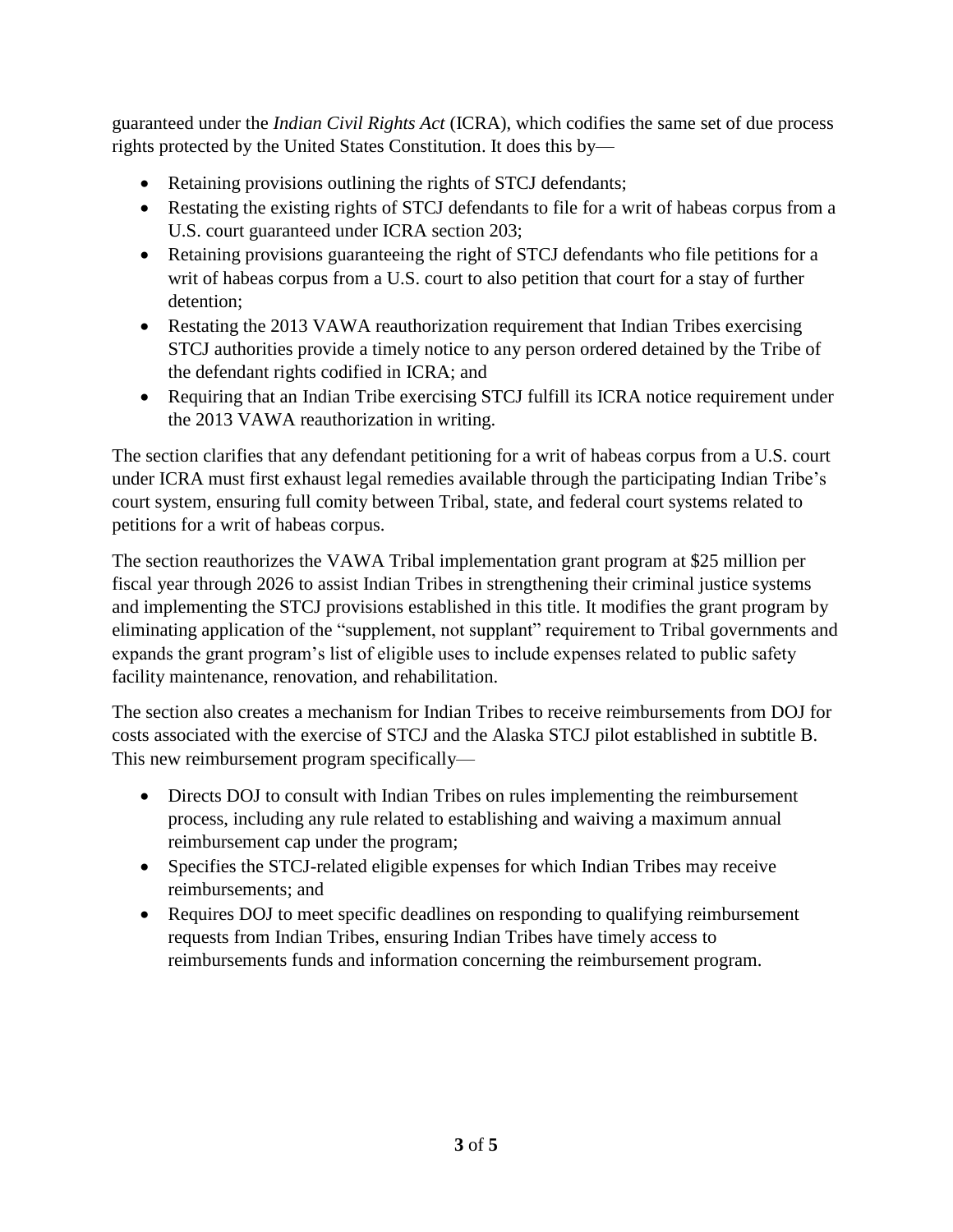#### *Subtitle B – Alaska Tribal Public Safety Empowerment*

#### *Sec. 811. Findings; Purposes.*

Provides findings and purposes related to violence against Alaska Native women. This section also provides that Indian Tribes should be empowered to combat these violent crimes against Alaska Native women.

#### *Sec. 812. Definitions.*

Provides definitions related to the Alaska STCJ pilot program established in this subtitle. For the purposes of the pilot program, it defines "village" to mean an Alaska Native Village statistical area covering all/any portion of a Native village (as defined in the *Alaska Native Claims Settlement Act*), as depicted on the applicable Tribal Statistical Area Program Verification map produced by the U.S. Census Bureau.

#### *Sec. 813. Tribal Jurisdiction in Alaska.*

Establishes a pilot program for Indian Tribes in Alaska to exercise STCJ within Alaska Native villages. The section limits participation in the pilot program to only 30 Indian Tribes, unless DOJ submits an appropriate public and Congressional notice of the Department's intention to designate additional Indian Tribes as pilot participants. It also allows Indian Tribes to form inter-Tribal partnerships to participate jointly in the pilot program.

The section describes how STCJ will apply under the pilot program. The section includes a limitation on the exercise of STCJ if both the defendant and victim are non-Indian. STCJ is concurrent with any jurisdiction also possessed by the State of Alaska or the United States.

The section requires DOJ – in consultation with the U.S. Department of the Interior (DOI) and affected Indian Tribes – to develop a process to designate which Indian Tribes may join the pilot. It specifies that DOJ must give pilot designation preference to Indian Tribes occupying villages with a predominantly Indian population and that lack a permanent state law enforcement physical presence. As 2013 VAWA required in its pilot phase, it requires DOJ to verify whether the criminal justice system of each Indian Tribe seeking pilot designation has adequate safeguards in place to protect defendants' rights in compliance with ICRA.

The section authorizes DOJ and DOI to enter into a memorandum of agreement with Indian Tribes participating in the pilot program and the State of Alaska for the purposes of coordinating law enforcement activities/resources, establishing cross-deputization arrangements, and addressing any other matters that will facilitate successful implementation of the Alaska STCJ pilot program.

The section requires DOJ – in consultation with the U.S. Department of the Interior, affected Indian Tribes, and the State of Alaska – to establish an "Alaska Tribal Public Safety Advisory Committee" that will focus on ways to improve the justice systems, crime prevention, and victim services of Indians Tribes and Alaska Natives. This advisory committee will also work to increase coordination between applicable law enforcement agencies.